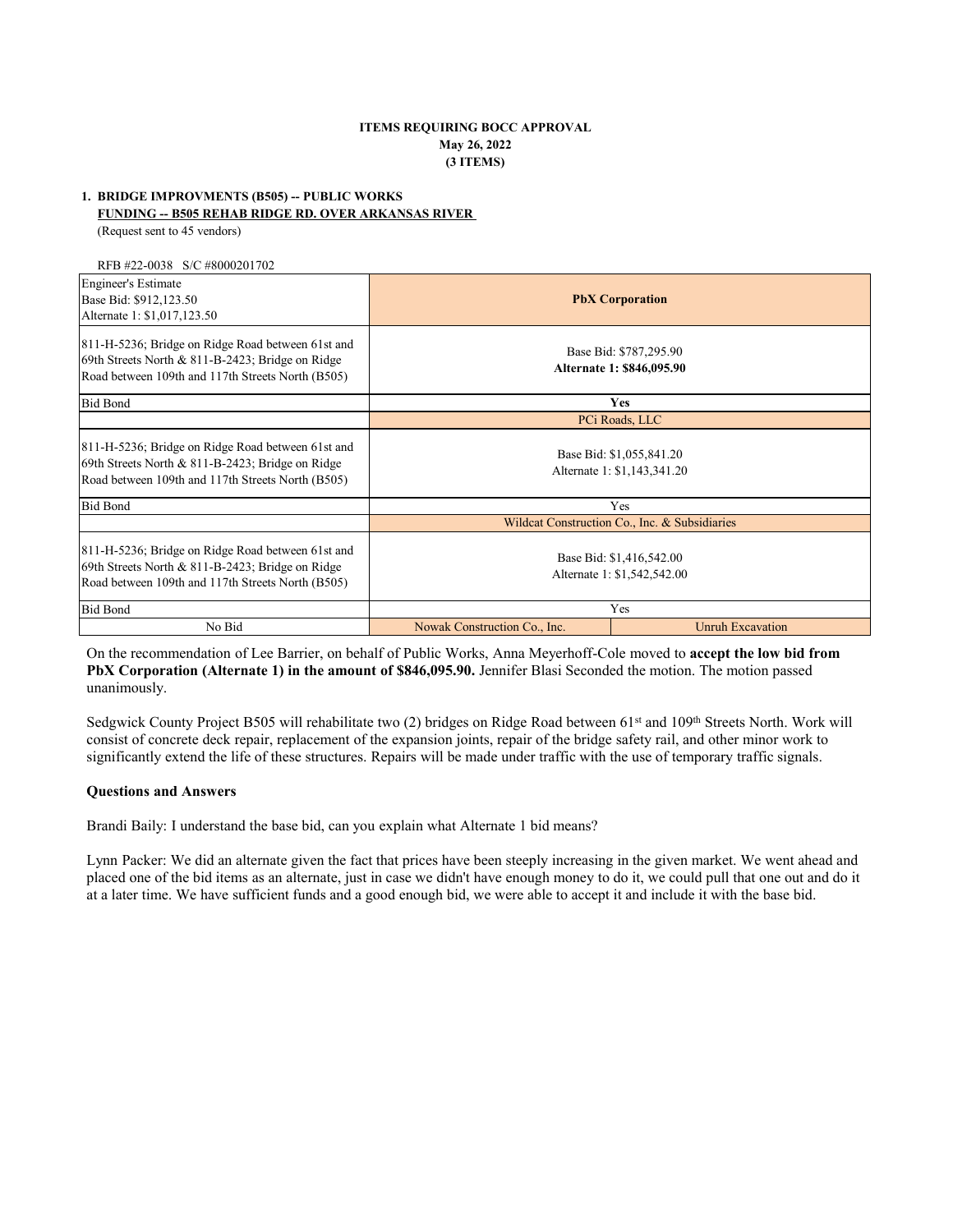Russel Leeds: What additional work is going to be done through that alternate one, just out of curiosity? Or is it materieal or what is it, do you know?

Lynn Packer: I'm looking at it now. It is a deck overlay.

Tim Meyers: Lynn, have we used PbX Corporation before?

Lynn Packer: They are currently under contract to do a bridge rehab on 151st that is slated to begin in June. Prior to that it has been some time since we have used them, however, they are a well known company that specializes in bridge repair and bridge rehabilitation. Based in Oklahoma, they do work for ODOT as well as KDOT, and come into Southern Kansas to do work when projects like this emerge.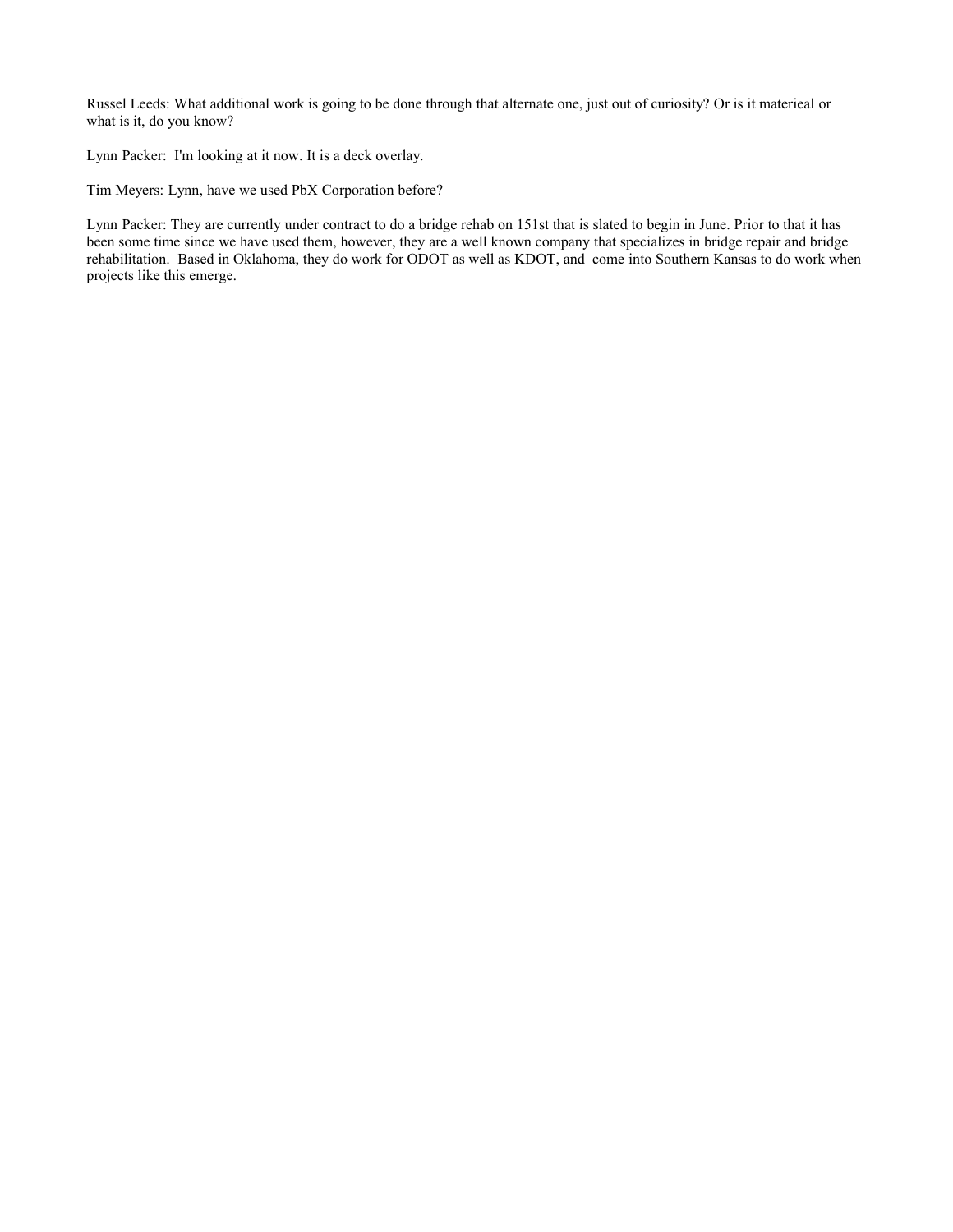### **BOARD OF BIDS AND CONTRACTS MAY 26, 2022**

## **2. FISHBOWL SOFTWARE RENEWAL -- EMERGENCY MANAGEMENT FUNDING -- PPE ARPA**

(Single Source)

#### #22-2037 S/C #8000201351

|                                          | <b>Fishbowl Solutions, LLC</b> |
|------------------------------------------|--------------------------------|
| Fishbowl Software - 1 Year Renewal       | \$2,495.00                     |
|                                          | <b>Sharpe Concepts</b>         |
| LilvPad Vortex Software - 1 Year Renewal | \$1,200.00                     |
| Total                                    | \$3,695.00                     |

On the recommendation of Theresa Rhodes, on behalf of Emergency Management, Tim Myers moved to **accept the quotes from Fishbowl Solutions, LLC for a one (1) year renewal of Fishbowl Inventory Software at a cost of \$2,495.00 and from Sharpe Concepts for a one (1) year renewal of LilyPad Vortex Software for Fishbowl at a cost of \$1,200.00.**  Brandi Baily seconded the motion. The motion passed unanimously.

These are the annual renewals for Fishbowl Software and LilyPad Vortex Software. Fishbowl is used to perform inventory and track PPE supplies for Sedgwick County. LilyPad is the integration between Sedgwick County and Fishbowl inventory. This will be submitted to the Technology Review Board (TRB) for consideration once American Rescue Plan Act (ARPA) funds are no longer available.

Notes:

Prior to the implementation of Fishbowl, IT was involved in reviewing the solutions looked at by Emergency Management when Fishbowl was selected for managing their inventory. Funding will be provided by American Rescue Plan Act (ARPA).

### **Questions and Answers**

Tim Myers: This is currently being funded by the American Rescue Plan Act (ARPA), correct?

Theresa Rhodes: Yes.